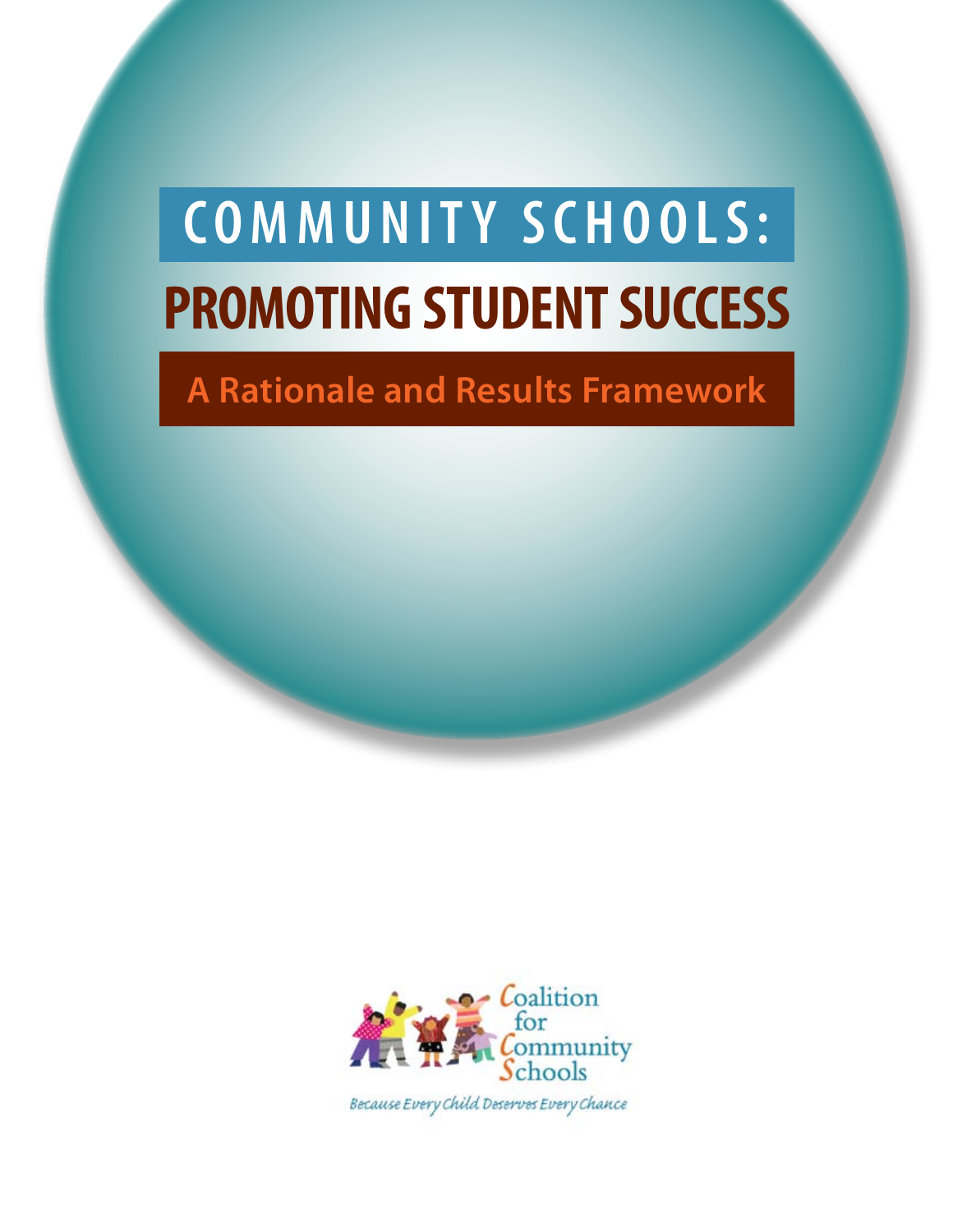#### **ABOUT THE COALITION FOR COMMUNITY SCHOOLS**

The Coalition for Community Schools is an alliance of national, state and local organizations in education K-16, youth development, community planning and development, family support, health and human services, government and philanthropy as well as national, state and local community school networks. Our mission is to advance opportunities for the success of children, families and communities by promoting the development of more, and more effective, community schools. The Coalition for Community Schools believes that strong communities require strong schools and strong schools require strong communities. We envision a future in which schools are centers of thriving communities where everyone belongs, works together, and succeeds. The Coalition is housed at the Institute for Educational Leadership in Washington, DC.

#### **COALITION FOR COMMUNITY SCHOOLS STAFF**

Martin J. Blank, President, Institute for Education Leadership, and Director, Coalition for Community Schools;

Maame Ameyaw Shital C. Shah Reuben Jacobson

#### **ORDERING INFORMATION**

The full report is available for download free of charge at *www.communityschools.org.*

The Coalition for Community Schools c/o Institute for Educational Leadership 4455 Connecticut Avenue, NW, Suite 310 Washington, DC 20008

T: (202) 822 8405 F: (202) 872-4050

E-mail: *ccs@iel.org* Web site: *www.communityschools.org*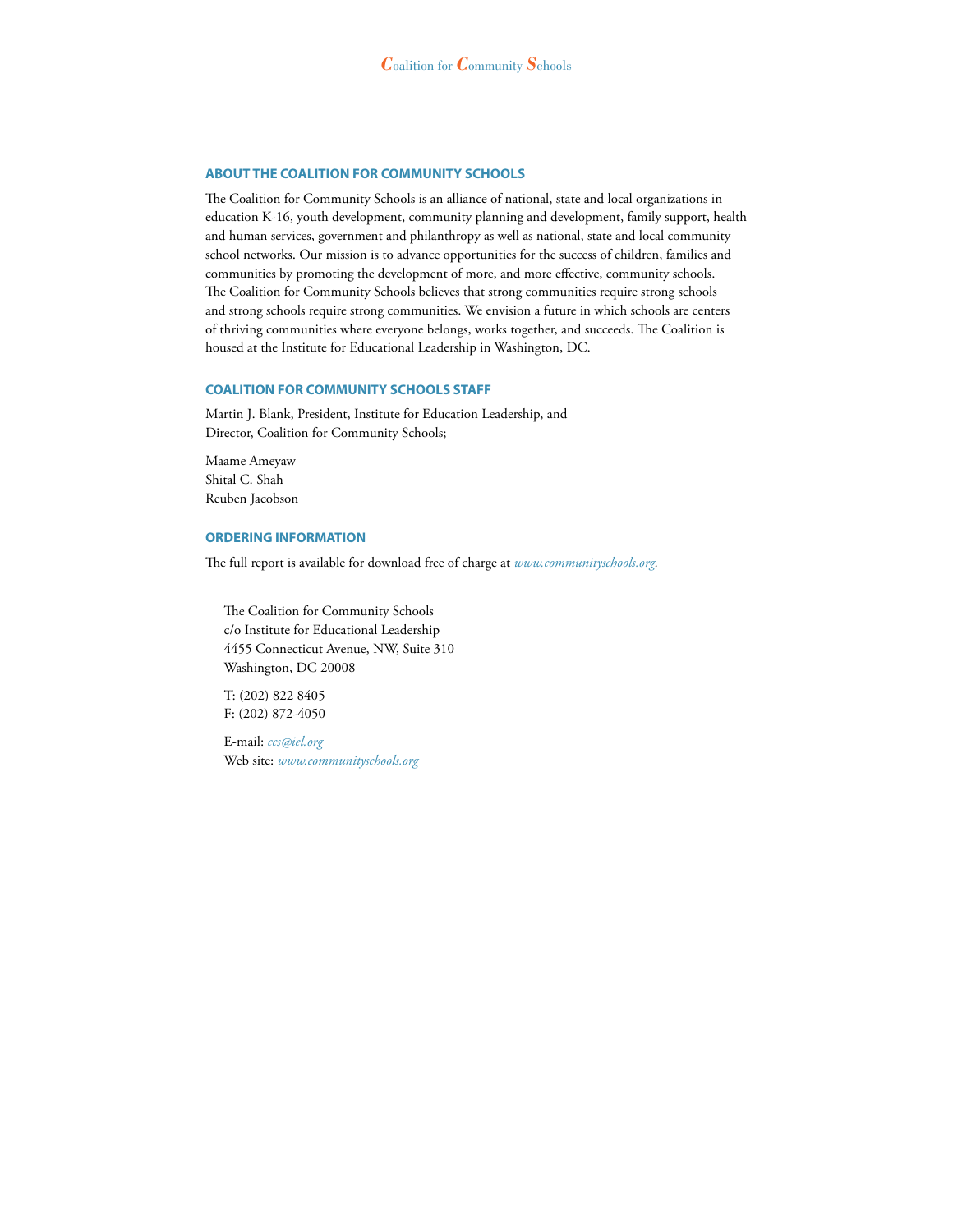# **P u r p o s e**

- To outline a rationale for the community are primary vehicle for increasing stude strengthening families and community To define specific results that community To the specific results that community of  $\frac{1}{2}$ To outline a rationale for the community school as a primary vehicle for increasing student success and strengthening families and community
	- ◆ To define specific results that community schools seek both in terms of how they function and in relationship to the well being of students, families, and communities.

The information in this document reflects the work of community school advocates and practitioners at the national, state, and local levels. It is intended as a resource for local policymakers and practitioners who wish to explore or implement a community school strategy. *It is not a prescription; each community school initiative and individual community school must define and explain the results it is seeking to its constituency in terms that reflect its unique conditions and circumstances.*

### *The Community School Vision*

A community school is both a place and a set of partnerships between school and community. It has an integrated focus on academics, youth development, family support, health and social services, and community development. Its curriculum emphasizes real-world learning through community problem solving and service. By extending the school day and week, it reaches families and community residents. The community school is uniquely equipped to develop an educated citizenry, to strengthen family and community, and to nurture democracy in the twenty-first century.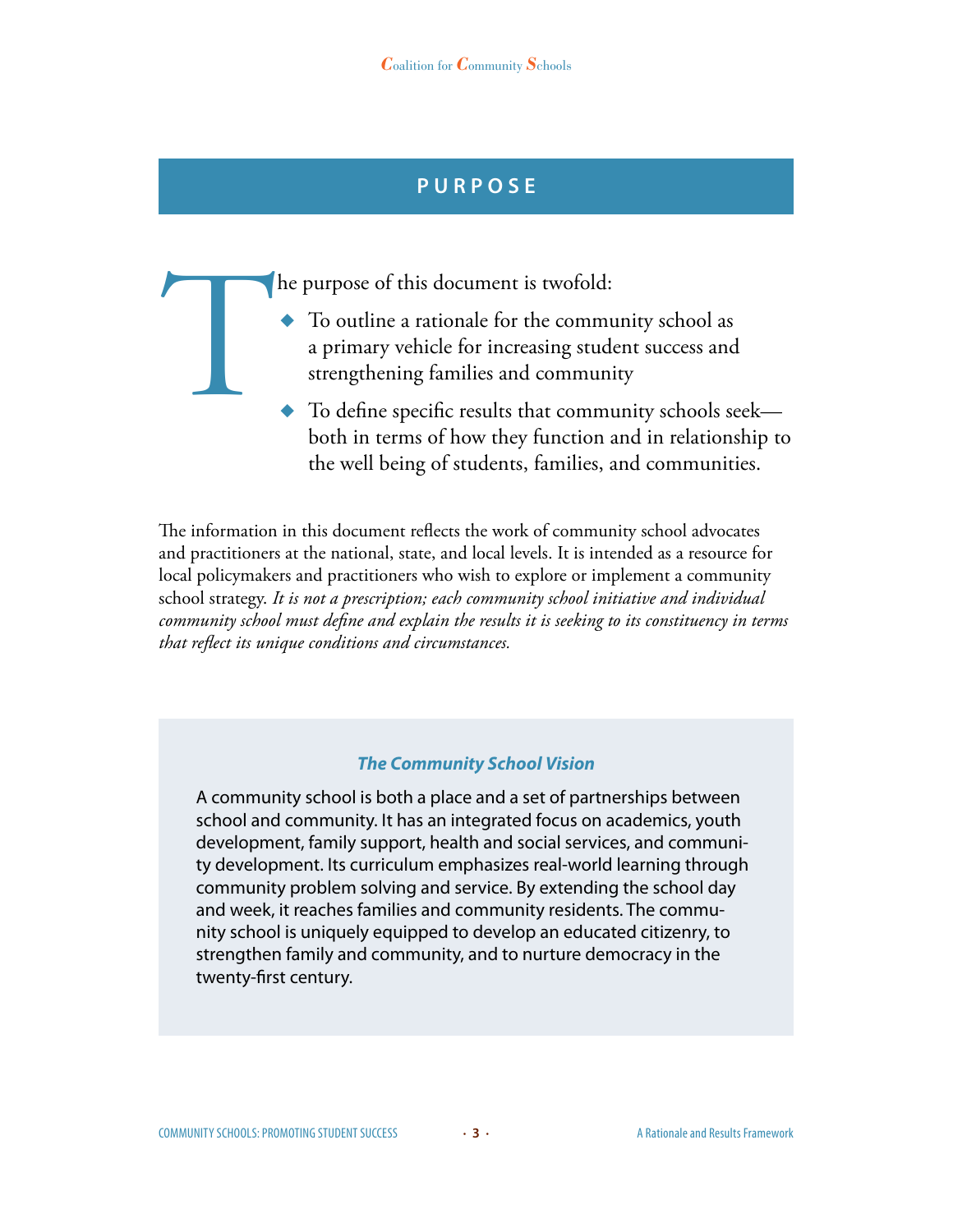# **R a t i o n a l e**

There is a tendency in education reform to disregard the role of family and community. In recent years, the focused concentration reform has been predominantly inside the scl focused on standards, testing, and teacher qual role of family and community. In recent years, the focus of education reform has been predominantly inside the school, focused on standards, testing, and teacher quality. It has all but ignored the external factors that influence student achievement such as family circumstances, poverty, health, cultural differences, student engagement, and others.

## The Problem

While the public recognizes the importance of these non-school factors, school reform efforts have ignored them. The recent 38th Annual Phi Delta Kappa/Gallup Poll of the *Public's Attitudes Toward the Public Schools* indicates that 70 percent of Americans blame societal factors for the achievement gap and high dropout rates while only 22 percent fault the schools. Public Agenda's *June Reality Check 2006,* a set of public opinion tracking surveys on key public education issues, showed that:

"…key segments of the public increasingly see standards and testing as a 'Johnny-one-note approach.' They are concerned about…school climate, family support, and social problems that are seeping into the school."

Research published by the Educational Testing Service confirms these public perceptions. *Parsing the Achievement Gap* by Paul Barton identified eight factors before and beyond school that influence the achievement gap; among them are parent participation, student mobility, hunger and nutrition, lead poisoning, low birth weight, and television watching.

# The Solution

Community schools recognize that many factors influence the education of our children. This is why they work to mobilize the assets of the school and the entire community to improve educational, health, social, family, economic, and related results.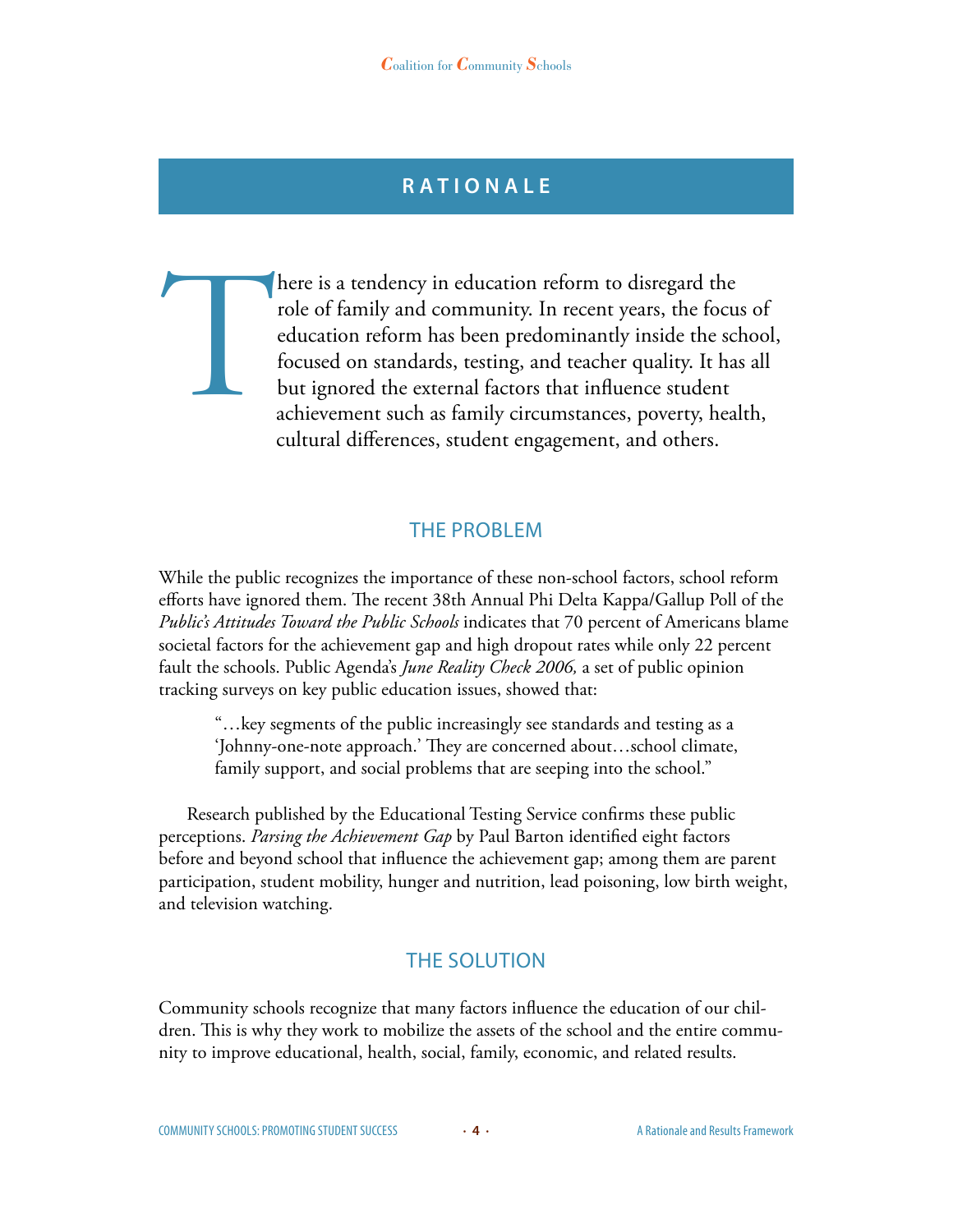Community schools function as active agents of change in the lives of students, families and their communities. Leaders of community school initiatives know that success in school, strong families, and healthy communities are intertwined.

Partners pursue a balanced approach that recognizes the importance of academic and non-academic factors and the value of developing social capital to support young people.

Community schools achieve this balance by creating the Conditions for Learning (see below). These conditions, based on research from multiple fields, describe the comprehensive and supportive environment necessary to educate all students to high standards.

The experience of the Coalition for Community Schools suggests that fulfilling these conditions will enable public schools and their communities to more readily achieve the multiple purposes of public education—to help students develop the academic and social competencies to succeed in life and to prepare them to be productive participants in our democracy. The collective presence of these conditions, and the interaction among them, increases the likelihood of success for all.

#### *The Conditions for Learning*

- ◆ Early childhood development is fostered through high-quality, comprehensive programs that nurture learning and development.
- $\bullet$  The school has a core instructional program with qualified teachers, a challenging curriculum, and high standards and expectations for students.
- Students are motivated and engaged in learning—both in school and in community settings, during and after school.
- ◆ The basic physical, social, emotional, and economic needs of young people and their families are met.
- ◆ There is mutual respect and effective collaboration among parents and school staff.
- $\bullet$  The community is engaged in the school and promotes a school climate that is safe, supportive, and respectful and that connects students to a broader learning community**.**

To learn more about the conditions for learning, go to: *http://www.communityschools.org/mtdhomepage.html*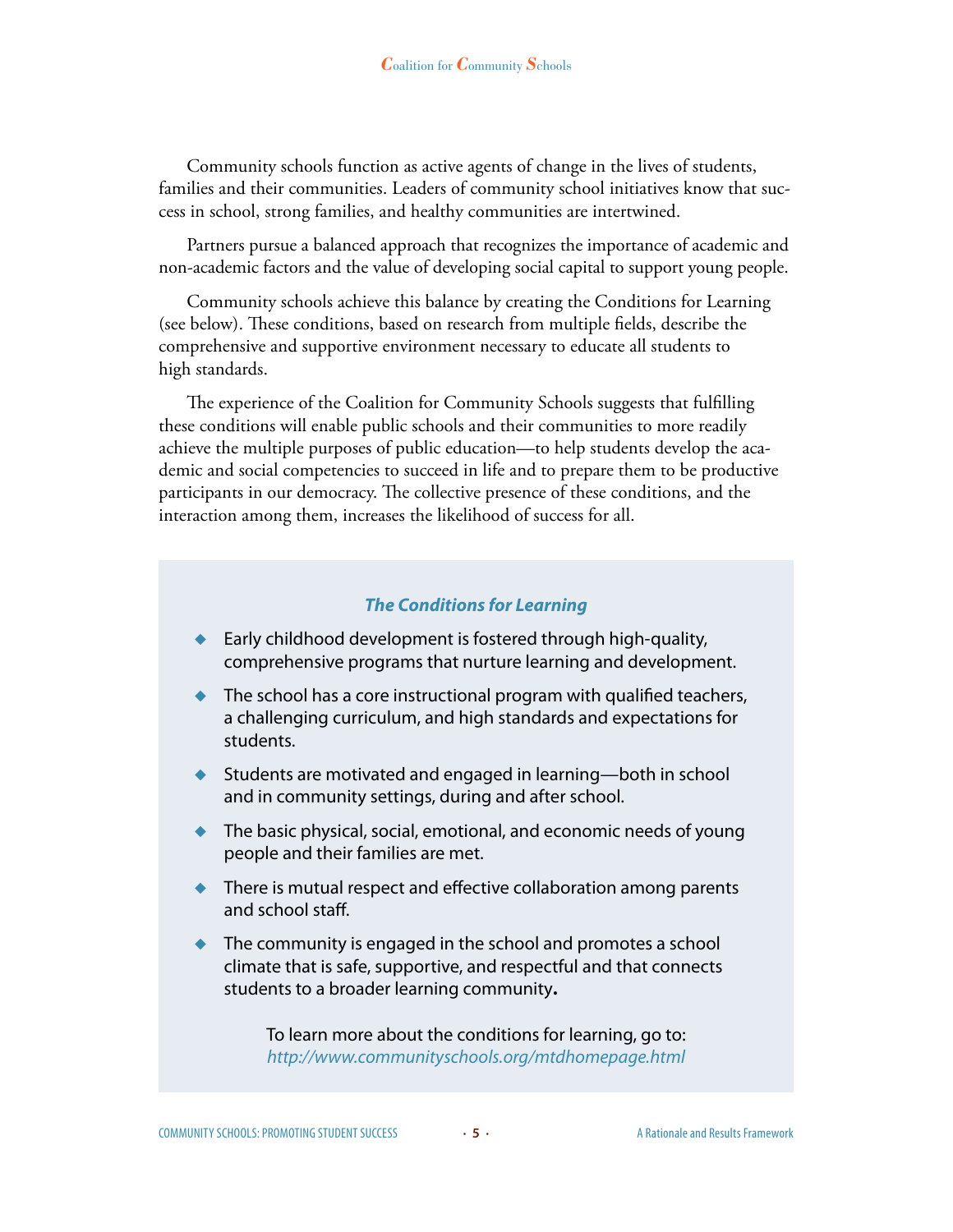Partnership is one of the most importance principles of effective community schools. No single entity can create all of these conditions, so community schools build partnerships between the school and other organizations and institutions, both public and private. Often, a lead organization coordinates the relationship between the school and its community partners, bringing new expertise to the school and reducing the burden on school staff. The lead organization can be a community-based organization, a public agency, or the school itself.

Community schools intentionally align resources and relationships toward specific results for students, families, schools, and the community. Both the school and community set priorities for action together.

# COMMUNITY SCHOOLS LOGIC MODEL

To create a picture of what happens at a community school in order to achieve a set of results, the Coalition created a Community Schools Logic Model (see Exhibit 1 on page 9) that illustrates how community school activities can lead to desired results.

#### *Guiding Principles for Community Schools*

- ◆ **Foster strong partnerships:** Partners share their resources and expertise and work together to design community schools and make them work.
- ◆ **Share accountability for results**: Clear, mutually agreed-upon results drive the work of community schools. Data helps partners measure progress toward results.
- ◆ **Set high expectations for all:** Community schools are organized to support learning. Children, youth, and adults are expected to learn at high standards and to be contributing members of their community.
- ◆ **Build on the community's strengths:** Community schools marshal the assets of the entire community—including the people who live and work there, local organizations, and the school.
- **Embrace diversity:** Community schools know their communities. They work to develop respect and a strong, positive identity for people of diverse backgrounds and are committed to the welfare of the whole community.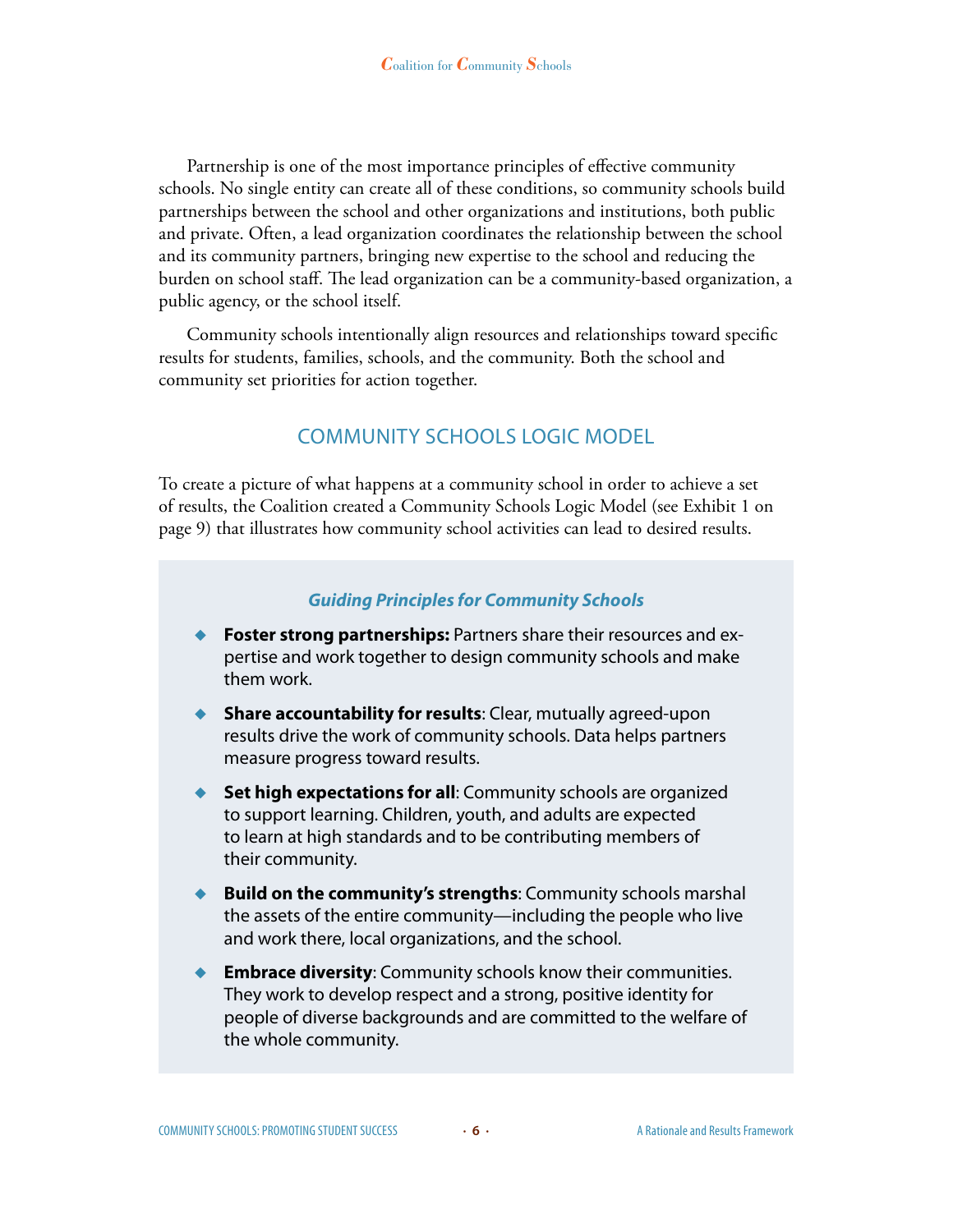# **R e s u l t s F r a m e w o r k**

The Community Schools results framework is divided into two parts. The first part focuses on the specific results in the Logic Model related to the learning and well-being of students, as well as their families and communi parts. The first part focuses on the specific results in the Logic Model related to the learning and well-being of students, as well as their families and communities, and includes specific indicators for measuring progress toward these results.

The second part addresses the capacity of a community school to attain the results it desires and how to measure that capacity. The greater the capacity of the community school, the more likely it is to achieve its desired results for students, family, and community.

## Part 1. RESULTS AND INDICATORS OF Student Success

Exhibit 2 (see page 10) suggests nine results, both short and long term, that are essential for student success. Please note that interaction between the "conditions for learning" may contribute to more than one result.

#### **Short Term Results**

- ◆ Children are ready to enter school
- ◆ Students attend school consistently
- ◆ Students are actively involved in learning and in their community
- ◆ Families are increasingly involved in their children's education
- ◆ Schools are engaged with families and communities

#### **Long Term Results**

- ◆ Students succeed academically
- ◆ Students are healthy—physically, socially, and emotionally
- ◆ Students live and learn in safe, supportive, and stable environments
- ◆ Communities are desirable places to live

All of these results move community schools towards contributing to the larger impact of: students graduate ready for college, careers, and citizenship. Specific indicators for measuring progress toward each result are proposed in Exhibit 2. They represent a comprehensive list of the most important indicators being used currently by various community school initiatives and the most recent research. The Coalition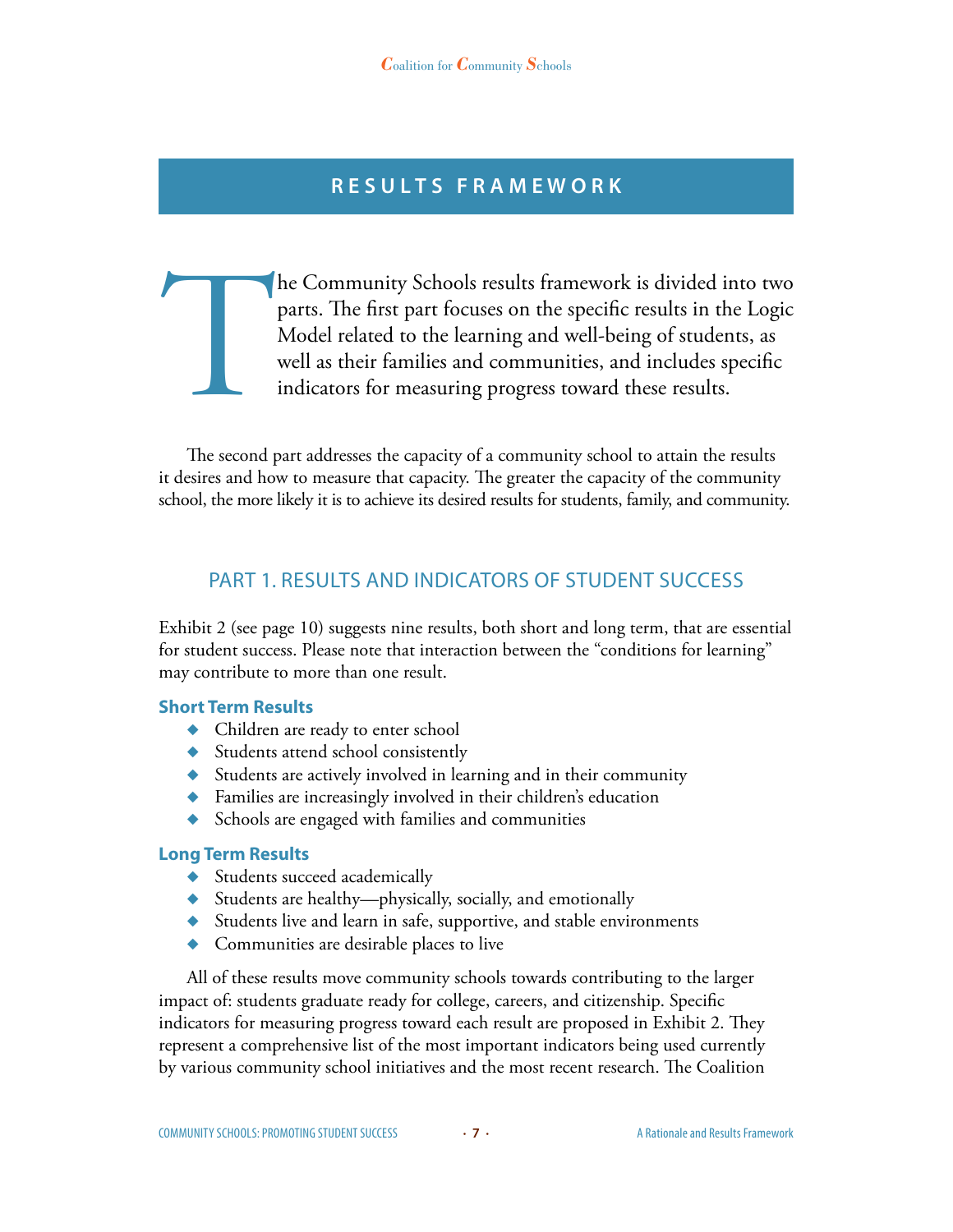anticipates that local community school leaders will use this framework as a starting point for defining results and indicators that are responsive to their own challenges and circumstances.

To complement this results framework, the Coalition has prepared a Community Schools Evaluation Toolkit that will assist you in the design and evaluation of your community schools initiative. You can access the toolkit at the Coalition's website: *www.communityschools.org.*

### Part 2. Schools Function Fully as Community Hubs

Student success relies on the effective operation of community schools—interpersonally and organizationally. Strong leadership and management, alignment of resources to achieve specific results, and strong relationships among students, parents and families, school personnel, and community partners are all pivotal. Together they create a solid infrastructure and the capacity to build student success.

Exhibit 3 (see page 11) includes a set of indicators for determining whether the community school has the capacity to function effectively as a hub of the community. These indicators reflect the operating experience of community school practitioners and advocates. Use the form as a tool that key actors at individual community schools can use to assess progress against each of these indicators. Dialogue about the assessment data is vital for improving performance.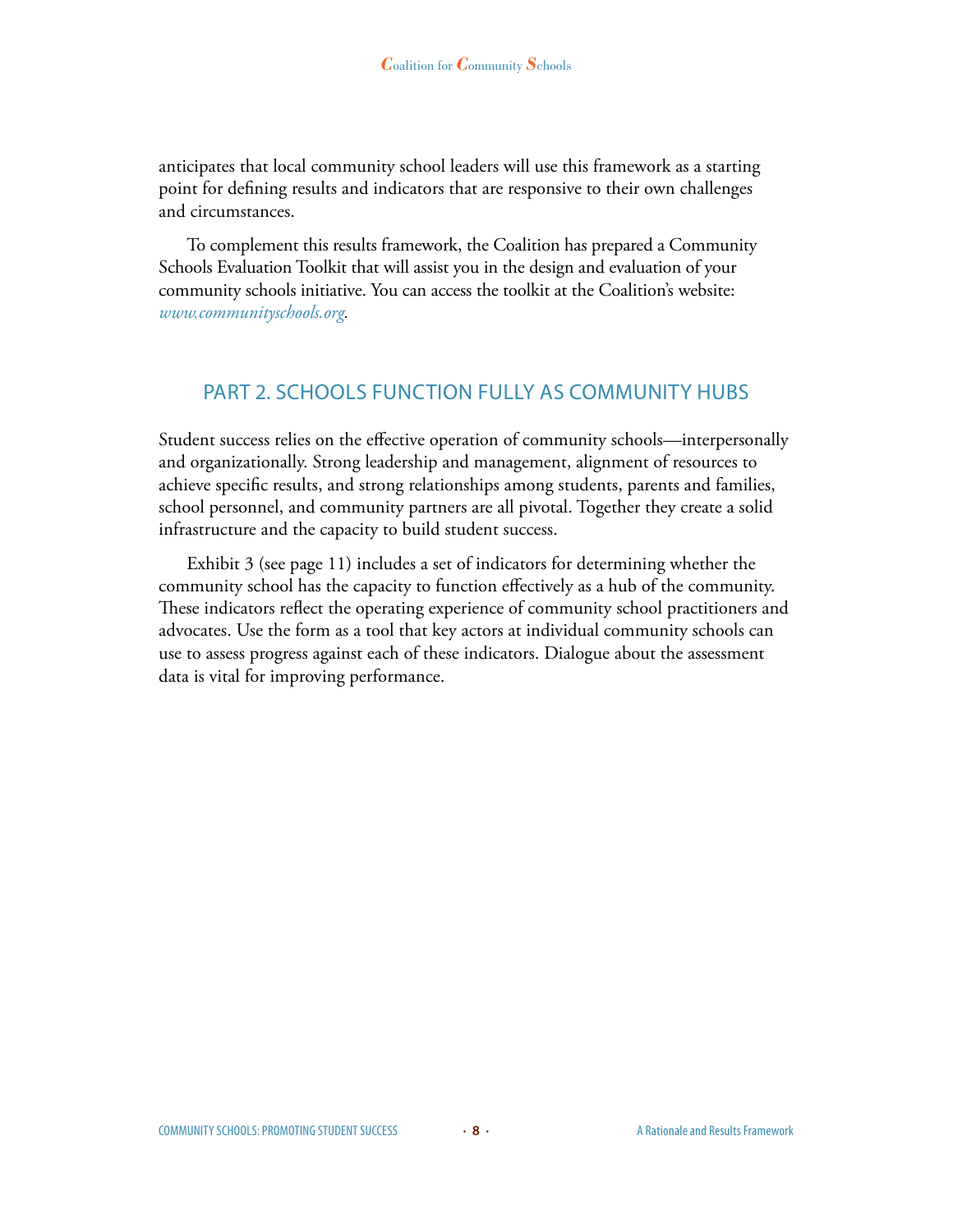|  | י האורואור האורואה ה |  |
|--|----------------------|--|
|  |                      |  |
|  |                      |  |
|  |                      |  |
|  |                      |  |
|  |                      |  |
|  |                      |  |

**YOUR PLANNED WORK**

**VOUR PLANNED WORK** 

|                                          | and Community<br>Support from Schools                          | Leadership and<br>Initiative-Level<br>Infrastructure | Partners<br>Available/Relevant                                                                                        | (Funding, Facilities)<br><b>Sufficient Resources</b>               | Sufficient Staff<br>(Expertise + Availability)                        | Coordinator<br><b>Community School</b>                                 | <b>INPUTS</b>                                          |
|------------------------------------------|----------------------------------------------------------------|------------------------------------------------------|-----------------------------------------------------------------------------------------------------------------------|--------------------------------------------------------------------|-----------------------------------------------------------------------|------------------------------------------------------------------------|--------------------------------------------------------|
| Schools and Partners<br>Linkages Between | Professional<br>(School Staff/Community)<br><b>Development</b> | <b>Development</b><br>Early Childhood                | Social and Emotional<br>Learning                                                                                      | Social Services)<br>(Health, Mental Health,<br>Family Support      | Opportunities/Youth<br><b>Extended Learning</b><br><b>Development</b> | (Adult Education)<br>Family Engagement                                 | WHAT HAPPENS<br><b>AT COMMUNITY</b><br><b>SCHOOLS?</b> |
|                                          | <b>School Day</b><br>Partner Inegration into                   | Instructional Programs<br>High-Quality, Engaging,    | Emotional, and Physical<br>Integrated Academic<br><b>Development</b><br>Intellectual, Social<br><b>Enrichment and</b> |                                                                    | Learning Supports<br>Comprehensive                                    | Supported Families                                                     | <b>OUTPUTS</b>                                         |
|                                          |                                                                | Families/Communities<br>Schools Engaged with         | Education<br>Involvedin Children's<br>Families Increasingly                                                           | Community<br>Involved in Learning/<br><b>Students Actively</b>     | Consistently<br><b>Students Attend School</b>                         | <b>Children Ready</b><br>To Enter School                               | SHORT-TERM<br>(Proximal)<br><b>RESULTS</b>             |
|                                          |                                                                |                                                      | <b>To Live</b><br>Desireable Places<br><b>Communities are</b>                                                         | Environments<br>Safe, Supportive, Stable<br>Students Live/Learn in | Emotionally<br>Physically, Socially,<br><b>Health Students-</b>       | <b>Academically</b><br><b>Students Succeed</b>                         | LONG-TERM<br><b>RESULTS</b><br>[Distal]                |
|                                          |                                                                |                                                      |                                                                                                                       |                                                                    |                                                                       | <b>Students Graduate</b><br>Careers, Citizenship<br>Ready for College, | <b>IMPACT</b>                                          |

#### *C*oalition for *C*ommunity *S*chools

**Exhibit 1. Community Schools Logic Model**

**COMMUNITY SCHOOLS LOGIC MODEL**

**COMMUNITY SCHOOLS LOGIC MODEL**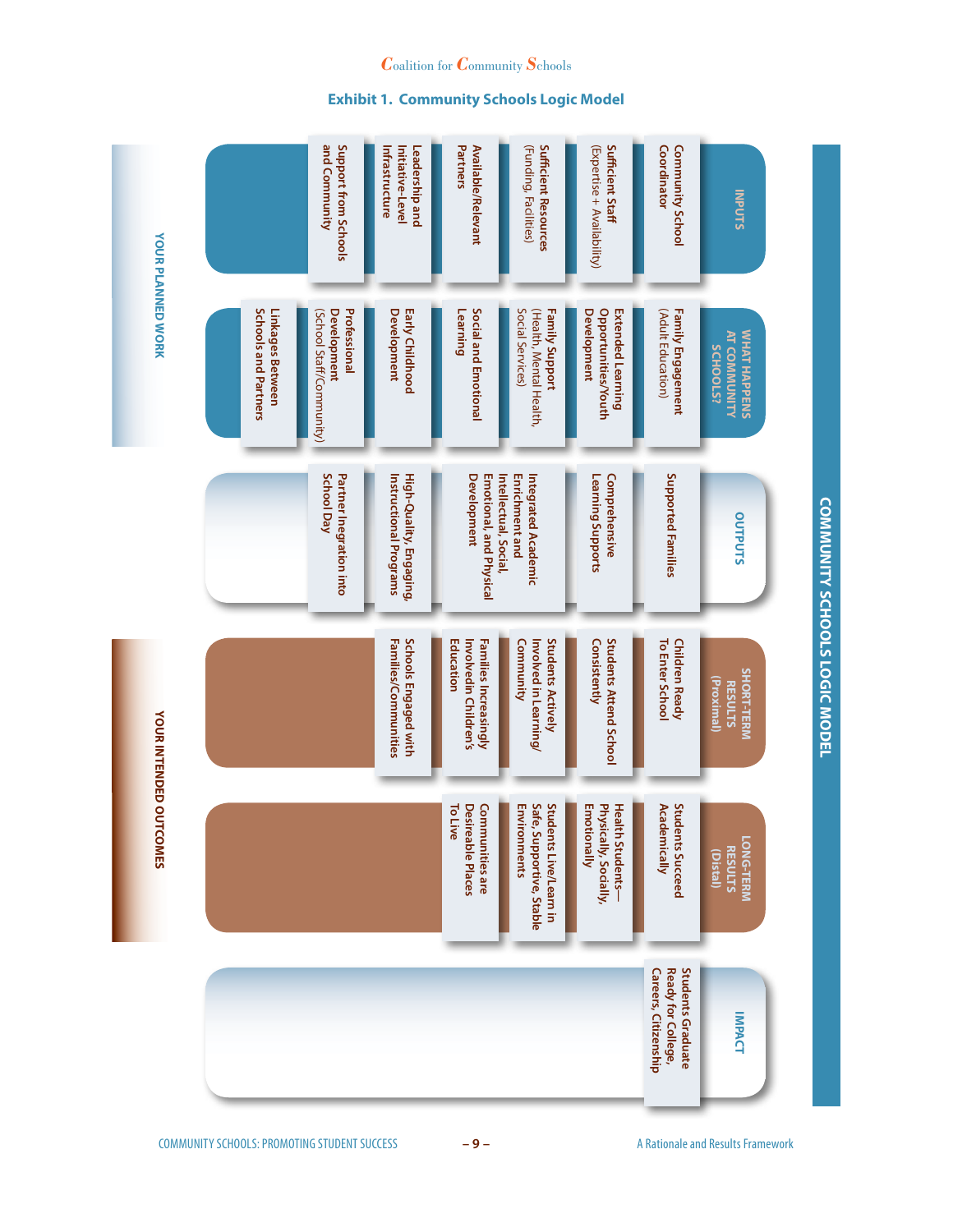#### *C*oalition for *C*ommunity *S*chools

#### **Exhibit 2. Community Schools Framework for Student Success** *"Students Succeeding at School and in Life"*

| <b>CONDITIONS FOR LEARNING</b>                                                                                                                       | <b>RESULTS</b>                                                                              | <b>INDICATORS</b>                                                                                                                                                                                                                                                                                          |
|------------------------------------------------------------------------------------------------------------------------------------------------------|---------------------------------------------------------------------------------------------|------------------------------------------------------------------------------------------------------------------------------------------------------------------------------------------------------------------------------------------------------------------------------------------------------------|
|                                                                                                                                                      | <b>SHORT TERM</b>                                                                           |                                                                                                                                                                                                                                                                                                            |
| Early childhood development is<br>fostered through high-quality, com-<br>prehensive programs that nurture<br>learning and development.               | <b>Children Are Ready</b><br><b>To Enter School</b>                                         | • Immunization rates<br>◆ Blood lead levels<br>♦ Parents read to children<br>◆ Children attend early childhood programs<br>◆ Receptive vocabulary level<br>♦ Families connected to support networks/services<br>♦ Vision, hearing, and dental status                                                       |
| The school has a core instructional                                                                                                                  | <b>Students Attend</b><br><b>School Consistently</b>                                        | ◆ Daily attendance<br>◆ Early Chronic Absenteeism<br><b>◆ Tardiness</b><br>♦ Truancy                                                                                                                                                                                                                       |
| program with qualified teachers, a<br>challenging curriculum, and high<br>standards and expectations for<br>students.                                | <b>Students Are Actively</b><br><b>Involved in Learning</b><br>and the Community            | ♦ Students feel they belong in school<br>Availability of in-school and after-school programs<br>◆ Students feel competent<br>◆ Schools are open to community<br>♦ Attendance at before- and after-school programs<br>♦ Partnerships for service learning in the school/community<br>◆ Post-secondary plans |
| Students are motivated and engaged<br>in learning-both in school and in<br>community settings, during and after<br>school.                           | <b>Schools Are Engaged</b><br>with Families and<br><b>Communities</b>                       | ◆ Trust between faculty and families<br>♦ Teacher attendance and turnover<br>♦ Faculty believe they are an effective and competent team<br>♦ Community-school partnerships                                                                                                                                 |
|                                                                                                                                                      | <b>Families Are Actively</b><br><b>Involved in Children's</b><br><b>Education</b>           | ◆ Families support students' education at home<br>♦ Family attendance at school-wide events and parent-teacher<br>conferences<br>♦ Family experiences with school-wide events and classes<br>◆ Family participation in school decisionmaking                                                               |
|                                                                                                                                                      | <b>LONG TERM</b>                                                                            |                                                                                                                                                                                                                                                                                                            |
| The basic physical, social, emotional,<br>and economic needs of young people<br>and their families are met.                                          | <b>Students Succeed Aca-</b><br>demically                                                   | ♦ Standardized test scores<br>♦ Teachers support students<br>♦ Grades<br>♦ Teachers take positive approach to teaching and learning<br>♦ Graduation rates<br>♦ Dropout rates<br>◆ Reading by 3rd grade                                                                                                     |
| There is mutual respect and effective<br>collaboration among parents, fami-<br>lies, and school staff.                                               | <b>Students Are Healthy</b><br>Physically, Socially,<br>and Emotionally                     | ◆ Asthma control<br>♦ Vision, hearing, and dental status<br>♦ Physical fitness<br>♦ Nutritional habits<br>◆ Positive adult relationships<br>◆ Positive peer relationships                                                                                                                                  |
| The community is engaged in the                                                                                                                      | <b>Students Live and</b><br><b>Learn In Stable</b><br>and Supportive<br><b>Environments</b> | ♦ Students, staff, and families feel safe<br>◆ Schools are clean<br>♦ Families provide for basic needs<br>♦ Incidents of bullying<br>♦ Reports of violence or weapons                                                                                                                                      |
| school and promotes a school climate<br>that is safe, supportive, and respect-<br>ful and that connects students to a<br>broader learning community. | <b>Communities</b><br><b>Are Desirable Places</b><br>to Live                                | ♦ Employment and employability of residents and families served<br>by the school<br>♦ Student and families with health insurance<br>♦ Community mobility and stability<br>• Juvenile crime                                                                                                                 |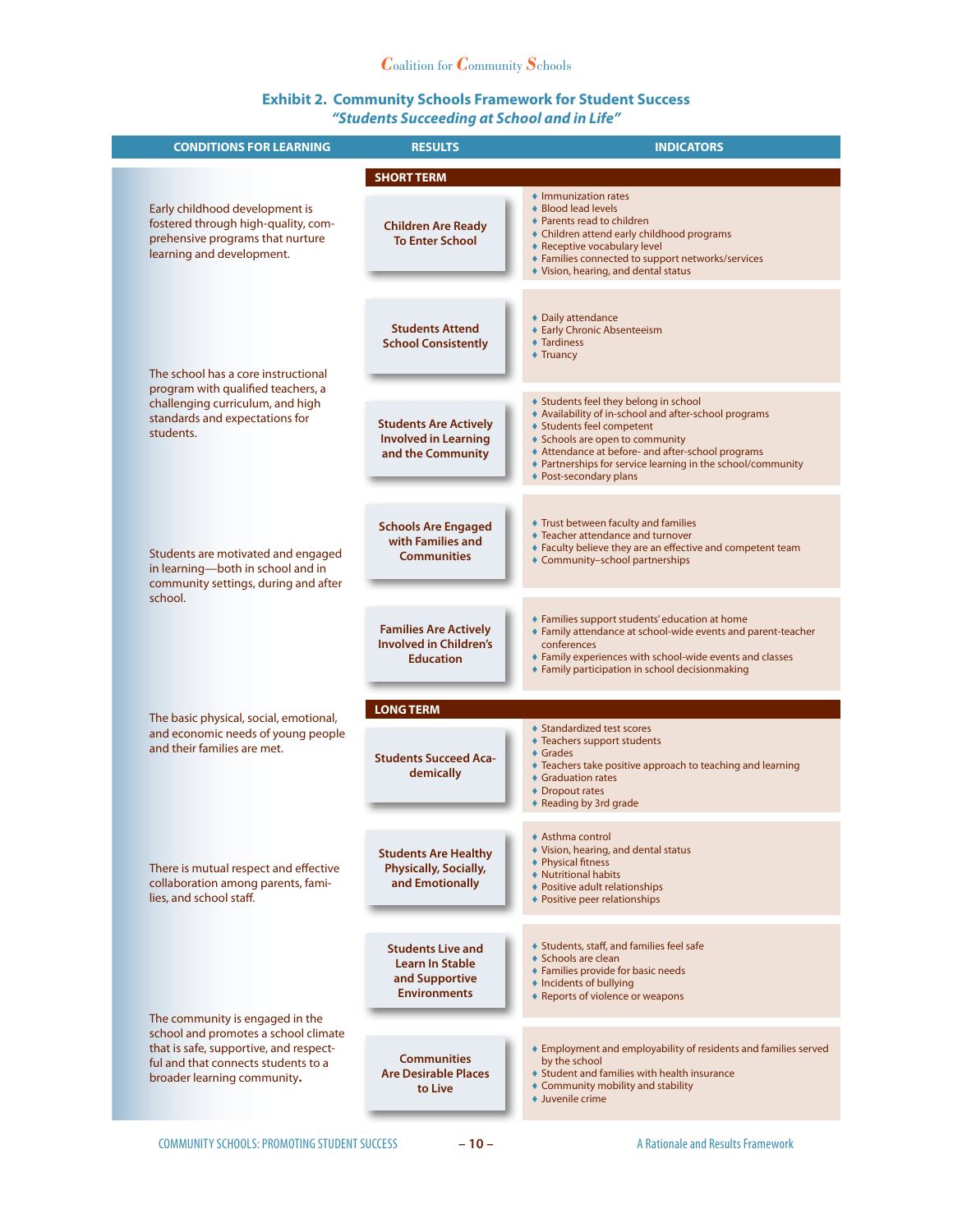#### **Exhibit 3. Indicators of Capacity**

#### *"Schools Function Fully as Community Hubs"*

#### **DIRECTIONS: Rate each of the following statements by circling the number that best represents your opinion.**

KEY: 0=No opinion/information at this time; 1=Strongly disagree; 2= Disagree; 3=Somewhat disagree; 4= Neither agree/disagree; 5=Sp,ewhat agree; 6=Agree; 7=Strongly agree

|                                                                                                                                                              | No opinion/ Strongly<br>information disagree |                   |                                  | Disagree Somewhat Neither Somewhat<br>disagree agree/disagree agree |                         |        | Agree            | <b>Strongly</b><br>agree |
|--------------------------------------------------------------------------------------------------------------------------------------------------------------|----------------------------------------------|-------------------|----------------------------------|---------------------------------------------------------------------|-------------------------|--------|------------------|--------------------------|
| <b>Leadership and Management</b><br>Our principal provides supportive leadership.<br>1.                                                                      |                                              |                   |                                  |                                                                     |                         |        |                  |                          |
| A community school coordinator is present on a full-time basis.<br>2.                                                                                        | 0<br>0                                       | 1<br>$\mathbf{1}$ | $\overline{2}$<br>$\overline{2}$ | 3<br>$\overline{3}$                                                 | 4<br>4                  | 5<br>5 | 6<br>6           | 7<br>7                   |
| Our coordinator facilitates close communication between the principal,<br>3.                                                                                 | 0                                            | 1                 | $\overline{2}$                   | $\overline{3}$                                                      | 4                       | 5      | 6                | 7                        |
| school staff, and community partners.                                                                                                                        |                                              |                   |                                  |                                                                     |                         |        |                  |                          |
| The community school coordinator is an active participant on the school<br>4.<br>leadership team.                                                            | 0                                            | 1                 | $\overline{2}$                   | 3                                                                   | 4                       | 5      | 6                | 7                        |
| Key stakeholders have agreed upon a clear vision and guiding principles for<br>5.<br>our community school.                                                   | 0                                            | 1                 | $\overline{2}$                   | 3                                                                   | 4                       | 5      | 6                | 7                        |
| Teachers view the efforts of community partners as supporting their work.<br>6.                                                                              | 0                                            | 1                 | $\overline{2}$                   | 3                                                                   | 4                       | 5      | 6                | 7                        |
| Trust is present among school administrators, teachers, parents, family<br>7.<br>members, and community partners.                                            | $\mathbf{0}$                                 | $\mathbf{1}$      | $\overline{2}$                   | $\overline{3}$                                                      | $\overline{\mathbf{4}}$ | 5      | 6                | $\overline{7}$           |
| <b>Results and Data</b>                                                                                                                                      |                                              |                   |                                  |                                                                     |                         |        |                  |                          |
| Working with staff, families, and community partners, our community<br>1.<br>school has identified desired results.                                          | $\overline{0}$                               | $\mathbf{1}$      | $\overline{2}$                   | $\overline{3}$                                                      | 4                       | 5      | $\boldsymbol{6}$ | 7                        |
| Our community school has identified baseline indicators for measuring<br>2.<br>students, family, and community progress.                                     | $\mathbf{0}$                                 | $\mathbf{1}$      | $\overline{2}$                   | $\overline{3}$                                                      | 4                       | 5      | 6                | $\overline{7}$           |
| Our community school uses data-based methods to determine its priorities<br>3.<br>and assess progress regularly.                                             | $\pmb{0}$                                    | $\mathbf{1}$      | $\overline{2}$                   | $\overline{3}$                                                      | 4                       | 5      | 6                | $\overline{7}$           |
| Our community school analyses data and reviews the results to adjust<br>4.<br>implementation strategies when appropriate.                                    | $\mathbf{0}$                                 | $\mathbf{1}$      | $\overline{2}$                   | $\overline{3}$                                                      | $\overline{4}$          | 5      | 6                | $\overline{7}$           |
| <b>Relationships with Partners</b><br>Community partners see our school as an inviting and productive place to<br>1.                                         | 0                                            | 1                 | $\overline{2}$                   | $\overline{3}$                                                      | 4                       | 5      | 6                | 7                        |
| provide programs and services.<br>Effective communications mechanisms are in place between school staff and<br>2.                                            | $\mathbf{0}$                                 | 1                 | $\overline{2}$                   | $\overline{3}$                                                      | 4                       | 5      | 6                | 7                        |
| community partners.<br>Effective communications mechanisms are used regularly to inform parents,<br>3.                                                       | 0                                            | 1                 | $\overline{2}$                   | $\overline{3}$                                                      | 4                       | 5      | 6                | $\overline{7}$           |
| families, and residents, as well as community leaders and the public about<br>the accomplishments and needs of our community school.                         |                                              |                   |                                  |                                                                     |                         |        |                  |                          |
| <b>Planning and Decision Making</b>                                                                                                                          |                                              |                   |                                  |                                                                     |                         |        |                  |                          |
| A plan is in place for aligning and coordinating supports and opportunities<br>1.<br>from the school and the community in order to achieve specific results. | $\mathbf{0}$                                 | $\mathbf{1}$      | $\overline{2}$                   | $\overline{3}$                                                      | 4                       | 5      | $6\phantom{a}$   | $\overline{7}$           |
| 2. The plan demonstrates clear linkages between in-school and after-school<br>curriculum.                                                                    | $\mathbf{0}$                                 | $\mathbf{1}$      | $\overline{2}$                   | $\overline{3}$                                                      | 4                       | 5      | 6                | $\overline{7}$           |
| 3. A flexible, decision-making group guides the work of the community school.                                                                                | $\mathbf{0}$                                 | $\mathbf{1}$      | $\overline{2}$                   | $\overline{3}$                                                      | 4                       | 5      | $6\phantom{a}$   | $\overline{7}$           |
| The decision-making group's members represent all key stakeholders,<br>4.                                                                                    | $\mathbf{0}$                                 | $\mathbf{1}$      | $\overline{2}$                   | $\overline{3}$                                                      | $\overline{4}$          | 5      | 6                | $\overline{7}$           |
| including parents or family members, community residents, school staff, and<br>community partners.                                                           |                                              |                   |                                  |                                                                     |                         |        |                  |                          |
| <b>Parent and Community Participation</b>                                                                                                                    |                                              |                   |                                  |                                                                     |                         |        |                  |                          |
| Our community school welcomes diversity.                                                                                                                     | $\mathbf 0$<br>0                             | 1<br>1            | $\overline{2}$<br>2              | 3<br>3                                                              | 4<br>4                  | 5<br>5 | 6<br>6           | 7<br>7                   |
| The leaders of our community school facilitate honest conversations among<br>2.                                                                              |                                              |                   |                                  |                                                                     |                         |        |                  |                          |
| students, families, and residents from different ethnic and racial groups.<br>3. Parents, family members, and community residents play active and effective  | $\mathbf 0$                                  | 1                 | $\overline{2}$                   | 3                                                                   | 4                       | 5      | 6                | 7                        |
| roles in our community school.                                                                                                                               | 0                                            | $\mathbf{1}$      | $\overline{2}$                   | 3                                                                   | 4                       | 5      | 6                | 7                        |
| Community residents use the school as a focal point for addressing com-<br>4.<br>munity issues and challenges and for celebration.                           |                                              |                   |                                  |                                                                     |                         |        |                  |                          |
| <b>Sustainability</b><br>Our community school has developed a long-range plan for financial                                                                  | $\bf{0}$                                     | 1                 | $\overline{2}$                   | 3                                                                   |                         | 5      | $6\phantom{.}6$  | 7                        |
| sustainability.                                                                                                                                              |                                              |                   |                                  |                                                                     |                         |        |                  |                          |
| Our community school is the early stages of implementing a long-range<br>2.<br>financial plan.                                                               | $\pmb{0}$                                    | $\mathbf{1}$      | $\overline{2}$                   | $\overline{3}$                                                      | 4                       | 5      | $6\phantom{a}$   | $\overline{7}$           |